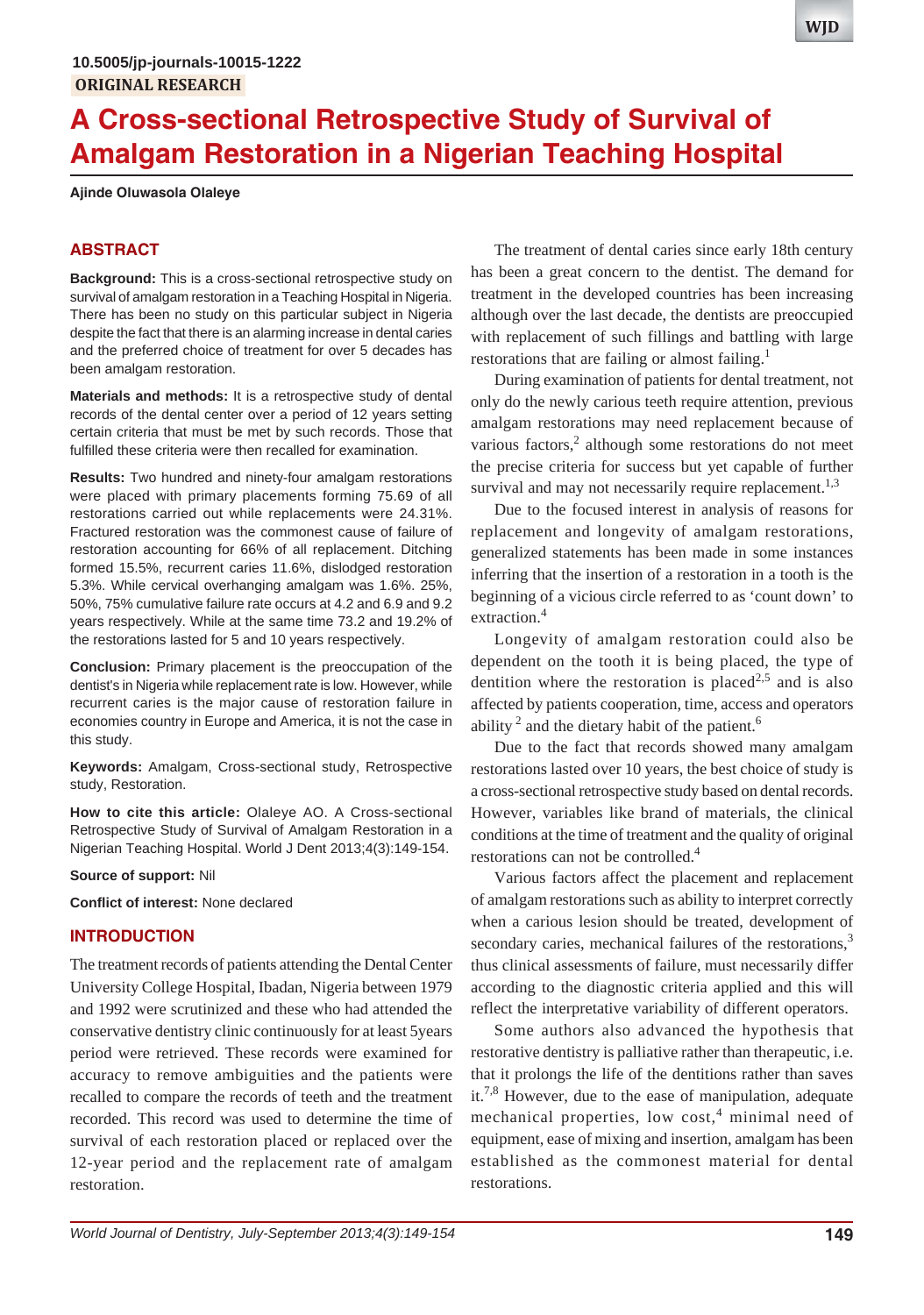A survival rate of 145 amalgams over 21 years was carried out and it was discovered that half of the restoration failed by 11 years.<sup>9</sup> In another study of 148 amalgam restorations over 20 years and 93 amalgam restorations over 15 years, results indicated that half of amalgam restorations were lost in 8 years.<sup>10</sup> A study carried out in a teaching hospital showed that about half of the amalgam restorations placed failed in slightly over 8 years and by 10 years all the restorations have failed.<sup>11</sup> Analysis showed that class I restorations survived better than class V with 50% failure in class I occurring over 10 years while that of class V was slightly over 8 years. Over 60% of class I amalgam restorations were still surviving while about 40% survived over the same period.

## **MATERIALS AND METHODS**

The materials were the record files of patients that attended the dental centre of a University Teaching Hospital in the South West region of Nigeria between 1979 and 1992. All records indicating that a patient had attended the restorative clinic were set aside and numbered serially. The records were then carefully perused to note, if any amalgam restorations were placed at any time during the period of study and such patients were separated from the former pool. The third stage involved the separation of patients who had attended the clinic regularly for a minimum period of 5 years.

A regular attender was described as someone in the study who had attended the clinic at least once every 18 months within that 5 years period. This criteria was set because it was documented that patients only attended the clinic when there is severe pain.<sup>6</sup>

In order not to miss out any record, all files produced by the first stage was serially numbered and it was this number that was used through all the three stages of sorting.

The dental school/center used the British annotating charting system and this was employed in the recording. Anywhere there is ambiguity in the charting, that particular tooth was eliminated from the study and when there is any medication that the patient had gone to any other clinic for

| Table 1: Total amalgam restoration placed<br>according to classes |                                |                                                                 |                |  |
|-------------------------------------------------------------------|--------------------------------|-----------------------------------------------------------------|----------------|--|
| Classes                                                           |                                | Number of restoration                                           | %              |  |
|                                                                   | <b>MO</b><br>DO.<br><b>MOD</b> | 1258<br>$\begin{bmatrix} 316 \\ 346 \\ 114 \end{bmatrix} = 770$ | 60.08<br>36.77 |  |
| V                                                                 |                                | 66                                                              | 3.158          |  |
| Total                                                             |                                | 2094                                                            | 100%           |  |

restorative procedure. The particular tooth is eliminated from the study unless if the patient could give full information and data as regards the tooth treated. However, in cases where a patient could not indicate which and when the tooth was treated, then the patient is excluded from the study. All the patients in this study were recalled for cross-sectional examination and out of the total of 413 patients that were selected from the third stage, only 277 responded out of which twelve were eliminated because they have attended other clinics for treatment and the treatment could not be accounted for.

## **RESULTS**

All the amalgam restoration placed during this period were 2,094 out of which 1258 was class I (60.08%) 770 was class II (36.77) while 66 were class V (3.15) restorations (Table 1).

A subdivision of class II was also carried out which showed that mesio-occlusal (MO) cavity was 310 (14.80% of total and 40.26% of class II restoration placed), distoocclusal cavity (DO) was 346 (16.52 of total amalgam restoration placed and 44.94% of all class II restorations) while MOD was 114 forming 5.45% of total restorations placed and 14.80% of all class II restoration.

Table 2 shows that replacement rate was 24.31% (509 amalgam) while primary placement was 75.69% (1585 amalgam). For the replacements carried out, fractured restorations was 336 amalgam (16.04% of all restorations but it accounted for 66% of all replacements); ditching was 79 amalgam (3.77% of all restoration but 15.5% of all replacements), recurrent carries was 59 amalgam restorations (accounting for 2.82% of all restorations but 11% of all

**Table 2:** Reasons for placement and replacement of amalgam

| Criteria for<br>placement                        | Number of amalgam<br>restoration | $\%$           |
|--------------------------------------------------|----------------------------------|----------------|
| <b>Primary placements</b><br><b>Replacements</b> | 1585<br>509                      | 75.69<br>24.31 |
| Total                                            | 2094                             | 100.00%        |

**Table 3:** Frequency analysis of criteria specified for placement/ replacement for all amalgam restorations

| Criteria                       |                   |       |
|--------------------------------|-------------------|-------|
| <b>Primary caries</b>          | 1553              | 74.16 |
| <b>Fractured restorations</b>  | 336               | 16.04 |
| Marginal/defective             | 79                | 3.77  |
| restoration (ditching)         |                   |       |
| <b>Recurrent caries</b>        | 59                | 2.82  |
| Dislodged restoration          | 27                | 1.29  |
| Cervical abrasion              | 27                | 1.29  |
| Others <sup>®</sup>            | 13                | 0.63  |
| <i>Includes</i>                |                   |       |
| • Cervical overhanging amalgam | (8)               |       |
| • Fractured cusp               | (3)               |       |
| • Attrition                    | $\left( 2\right)$ |       |
|                                |                   |       |

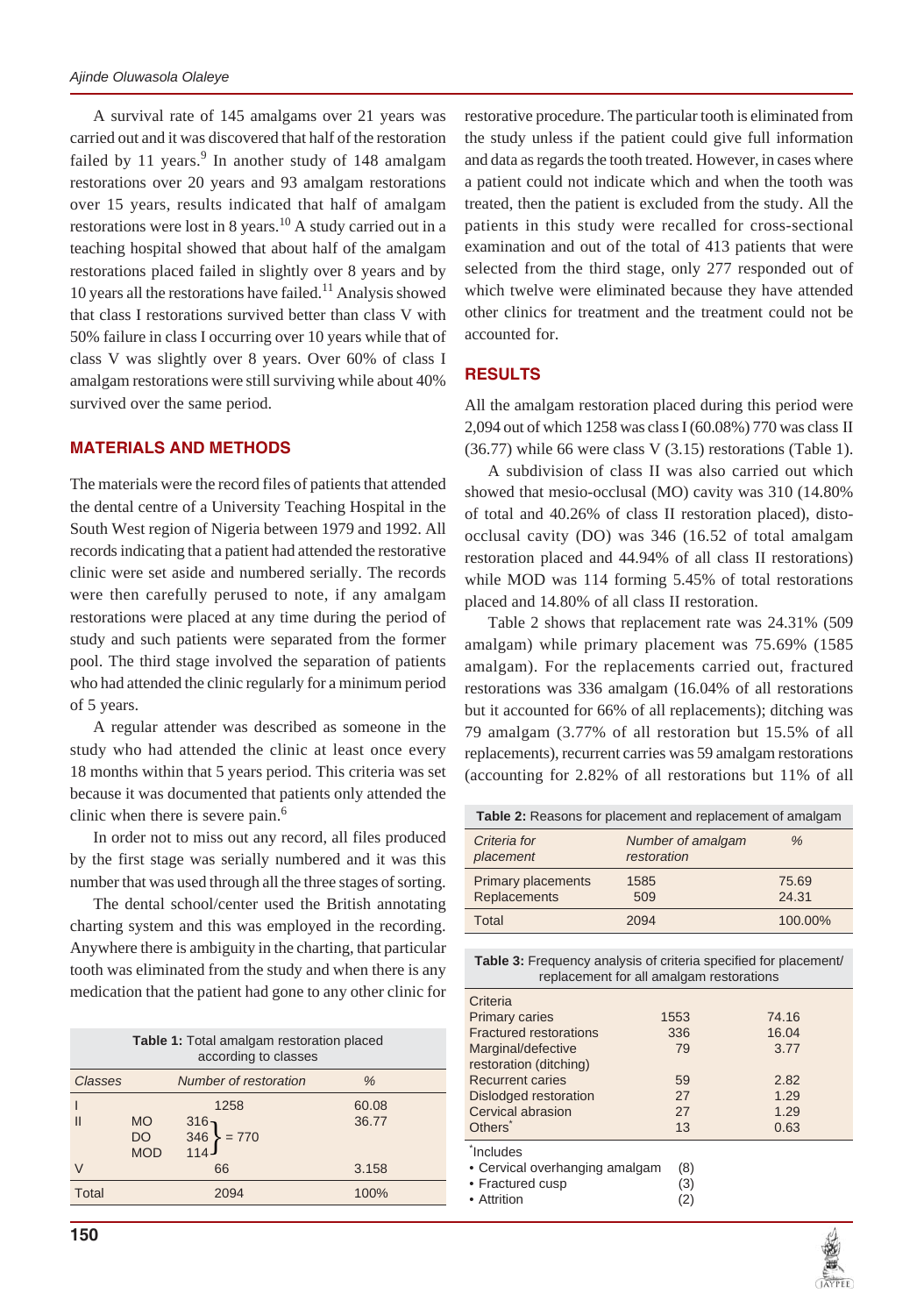*A Cross-sectional Retrospective Study of Survival of Amalgam Restoration in a Nigerian Teaching Hospital*

| Table 4: Analysis of criteria given for replacement of<br>amalgam restoration |     |       |  |  |  |
|-------------------------------------------------------------------------------|-----|-------|--|--|--|
| Fractured restoration                                                         | 336 | 66.0  |  |  |  |
| <b>Ditching</b>                                                               | 79  | 15.5  |  |  |  |
| <b>Recurrent caries</b>                                                       | 59  | 11.6  |  |  |  |
| Dislodged restoration                                                         | 27  | 5.3   |  |  |  |
| Cervical overhanging                                                          | 8   | 1.6   |  |  |  |
|                                                                               | 509 | 100.0 |  |  |  |

replacements); dislodged amalgam restorations was 27 (1.29% of all restorations but accounted for 5.30% of all replacements) while overhanging amalgam restorations amounted to 8 restorations 90.39% of all amalgam restorations but 1,57% of all replaced amalgam (Tables 3 and 4).

Table 3 shows the frequency analysis of criteria specified for placement and replacement for all amalgam restoration placed. Primary caries was the most reason cited in placement of amalgam in this study (74.16%) while replacement represents 25.84%. However, if primary placement is being considered, the figures would changed to 75.69% due to inclusion of cervical abrasion, fractured

cusp and attrition. Fractured restoration amounted to three hundred and thirty six restorations (16.04%), ditching was 79 restorations (3.77%), recurrent caries was fifty nine restorations (2.82%), dislodged restoration was twenty seven restorations (1.29%) while other criteria amounted to 13 restorations (0.63%). The 'other' restorations were made up of attrition, fractured cusps and cervical overhang of amalgam restorations.

The frequency analysis of cumulative failure rate shows that the number of years by which 50% failure occurs is slightly less than 7 years (6.9 years), 25% of the total amalgam would be lost by 4.7 years while 75% of the restorations will be lost by 9.2 years. Also 73.2% of the total number of restorations lasted for 5 years, 19.2% for 10 years (Table 5).

For class I restorations 25% were lost in 5.6 years, 50% in 7.6 years while 75% were lost in 10 years. 17.1% of the restorations were lost in 5 years, 74.8% in 10 years (Table 6).

Twenty-five percent of class II restorations in this study were lost in 2.3 years, 50% in 5.7 years while 75% were lost in 8 years. Also 42.7% of these were lost in 5 years, 90.5% were lost in 10 years (Table 7).

| <b>Table 5:</b> Cumulative failure (pooled data) |               |                  |            |                                |  |
|--------------------------------------------------|---------------|------------------|------------|--------------------------------|--|
| Year of failure                                  | Number failed | Cumulative total | Cumulative | Cumulative % for Crabb's study |  |
|                                                  | 134           | 134              | 6.39       | 5.3                            |  |
| $\overline{2}$                                   | 113           | 247              | 11.80      | 13.0                           |  |
| 3                                                | 100           | 347              | 16.57      | 21.9                           |  |
| $\overline{4}$                                   | 81            | 428              | 20.44      | 31.0                           |  |
| $\overline{5}$                                   | 134           | 562              | 26.84      | 35.2                           |  |
| 6                                                | 258           | 820              | 39.16      | 39.6                           |  |
| $\overline{7}$                                   | 252           | 1072             | 51.19      | 43.1                           |  |
| 8                                                | 255           | 1327             | 63.37      | 47.5                           |  |
| 9                                                | 208           | 1535             | 73.30      | 51.4                           |  |
| 10                                               | 156           | 1691             | 80.75      | 56.1                           |  |
| Over 10 years or<br>more (survival)              | 403           | 403              | 19.25      | 43.9                           |  |
| Total                                            | 2094          | 2094             | 100%       |                                |  |

|                 |               | <b>Table 6:</b> Cumulative failure for class I |            |                                |
|-----------------|---------------|------------------------------------------------|------------|--------------------------------|
| Year of failure | Number failed | Cumulative total                               | Cumulative | Cumulative % for Crabb's study |
|                 | 36            | 36                                             | 2.86       | 3.0                            |
| 2               | 37            | 73                                             | 5.80       | 7.8                            |
| 3               | 32            | 105                                            | 8.35       | 13.4                           |
| $\overline{4}$  | 40            | 145                                            | 11.53      | 20.1                           |
| 5               | 70            | 215                                            | 17.09      | 23.8                           |
| 6               | 164           | 379                                            | 30.13      | 27.5                           |
|                 | 160           | 539                                            | 42.85      | 29.0                           |
| 8               | 167           | 706                                            | 56.12      | 34.9                           |
| 9               | 130           | 836                                            | 66.45      | 38.3                           |
| 10              | 105           | 941                                            | 74.80      | 40.5                           |
| Surviving more  | 317           | 317                                            | 25.20      | 59.5                           |
| than 10 years   |               |                                                |            |                                |
| Total           | 1258          | 1258                                           | 100%       | 100%                           |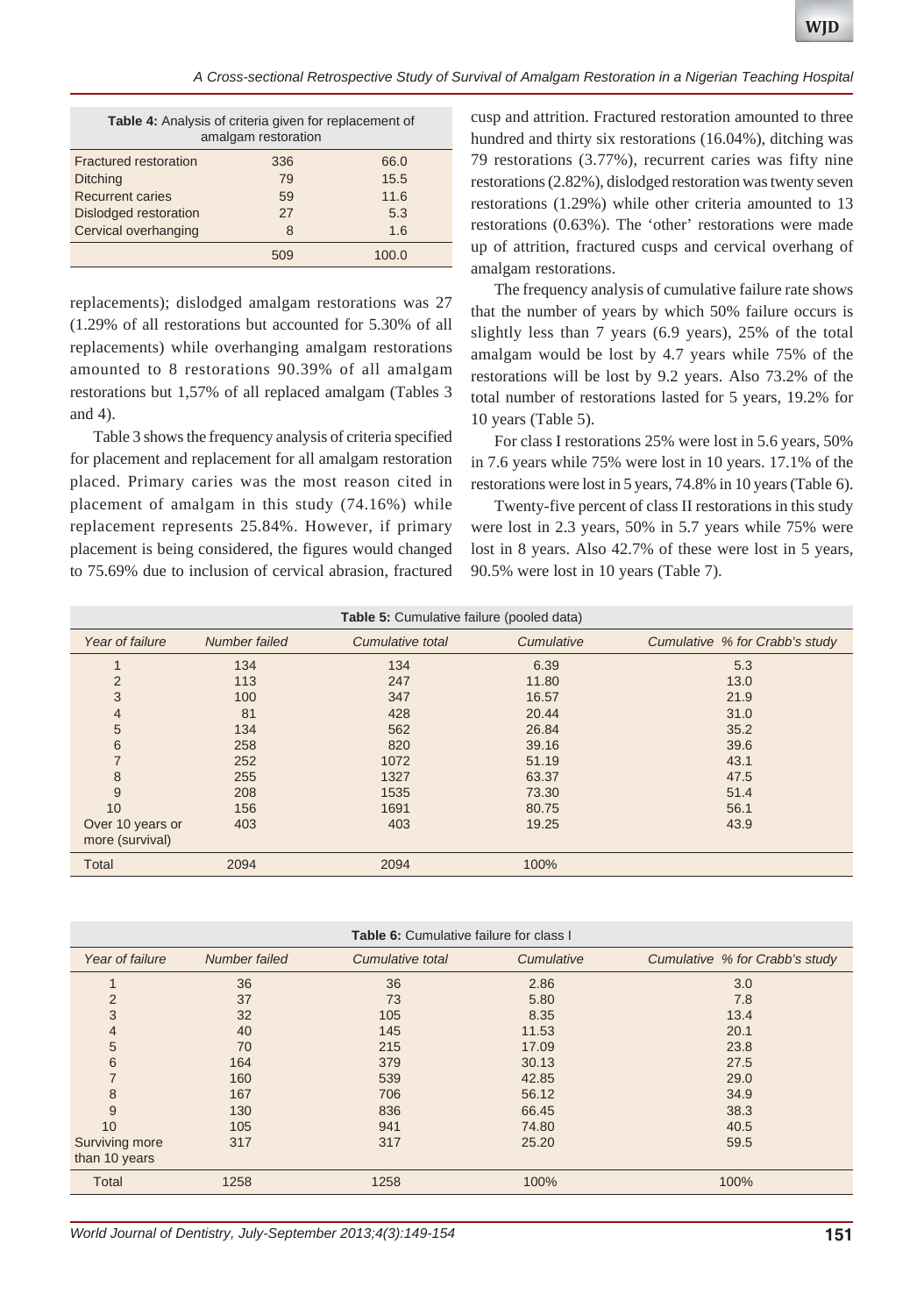#### *Ajinde Oluwasola Olaleye*

|                       |               | Table 7: Cumulative failure able for class II |            |                                |
|-----------------------|---------------|-----------------------------------------------|------------|--------------------------------|
| Year of failure       | Number failed | Cumulative total                              | Cumulative | Cumulative % for Crabb's study |
| $\mathbf 1$           | 93            | 93                                            | 12.08      | 6.0                            |
| $\overline{2}$        | 70            | 16.3                                          | 21.17      | 14.5                           |
| 3                     | 65            | 228                                           | 29.61      | 24.5                           |
| $\overline{4}$        | 40            | 268                                           | 34.81      | 34.2                           |
| 5                     | 61            | 329                                           | 42.73      | 39.1                           |
| 6                     | 92            | 421                                           | 54.68      | 44.3                           |
| $\overline{7}$        | 82            | 503                                           | 65.32      | 48.7                           |
| 8                     | 76            | 579                                           | 75.19      | 53.6                           |
| 9                     | 69            | 648                                           | 84.16      | 57.3                           |
| 10                    | 49            | 697                                           | 90.52      | 62.8                           |
| <b>Surviving more</b> | 73            | 73                                            | 9.48       | 37.2                           |
| than 10 years         |               |                                               |            |                                |
| Total                 | 770           | 770                                           | 100        | 100%                           |

**Table 8:** Cumulative failure for class V

| Year of failure | Number failed | Cumulative total | Cumulative | Cumulative % for Crabb's study |
|-----------------|---------------|------------------|------------|--------------------------------|
|                 | 5             | 5                | 7.58       | 6.4                            |
|                 | 6             | 11               | 16.67      | 15.5                           |
| 3               |               | 14               | 21.21      | 26.0                           |
|                 |               | 15               | 22.72      | 37.0                           |
| 5               |               | 18               | 27.27      | 39.7                           |
| 6               |               | 20               | 30.30      | 42.9                           |
|                 | 10            | 30               | 45.45      | 47.0                           |
| 8               | 12            | 42               | 63.64      | 48.4                           |
| 9               | 9             | 51               | 77.27      | 53.0                           |
| 10              |               | 53               | 80.30      | 58.9                           |
| Surviving more  | 13            | 13               | 19.70      | 41.1                           |
| than 10 years   |               |                  |            |                                |
| Total           | 66            | 66               | 100        | 100                            |

| <b>Table 9:</b> For cumulative % of failed amalgam restorations at 25, 50 and 75% failure rates |           |            |                |  |
|-------------------------------------------------------------------------------------------------|-----------|------------|----------------|--|
|                                                                                                 | At 25%    | At 50%     | At 75%         |  |
| Allan study A                                                                                   | 3.0 years | 5.4 years  | 8.4 years      |  |
| Allan study A'                                                                                  | 4.0 years | 6.8 years  | 12.4 years     |  |
| Robinson R                                                                                      | 6.6 years | 10.2 years | 18.4 years     |  |
| Crabb H                                                                                         | 3.6 years | 8.4 years  | <b>Unknown</b> |  |
| This study pooled data                                                                          | 4.7 years | 6.9 years  | 9.2 years      |  |
| Class I                                                                                         | 5.6 years | 7.6 years  | 10.0 years     |  |
| Class II                                                                                        | 2.3 years | 5.7 years  | 8.0 years      |  |
| Class V                                                                                         | 4.5 years | 7.3 years  | 9.3 years      |  |

In class V restorations, 25% of the amalgam restorations were lost in 4.5 years, 50% in 7.3 years and 75% in 9.3 years while 27.3 and 80.3% of the restorations were lost in 5 and 10 years respectively (Tables 8 and 9).

## **DISCUSSION**

This is a cross-sectional retrospective study of regular attenders at University College Hospital, Ibadan using records of patients who had attended the conservative dentistry clinic between 1979 and 1992. The list of all patients who had attended regularly for at least a period of 5 years was compiled and the patients recalled.

An author defined regular attenders as those seeking GDS care once every year with the proviso that not more than 18 months elapsed between two consecutive courses.<sup>12</sup>

A study<sup>6</sup> conducted in Nigeria showed that extreme and severe pain was the main reason for patients going to the dentist, therefore regular attendance for the purpose of this study would be taken as once in 18 months visit to the dentist but not more than 24 months.<sup>6</sup>

In this study, this problem is solved because those that were recalled were asked pertinent questions concerning dentists visited and treatments received during the patient's absence from the clinic. All patients who could not satisfactorily provide answers as to the type of treatment,

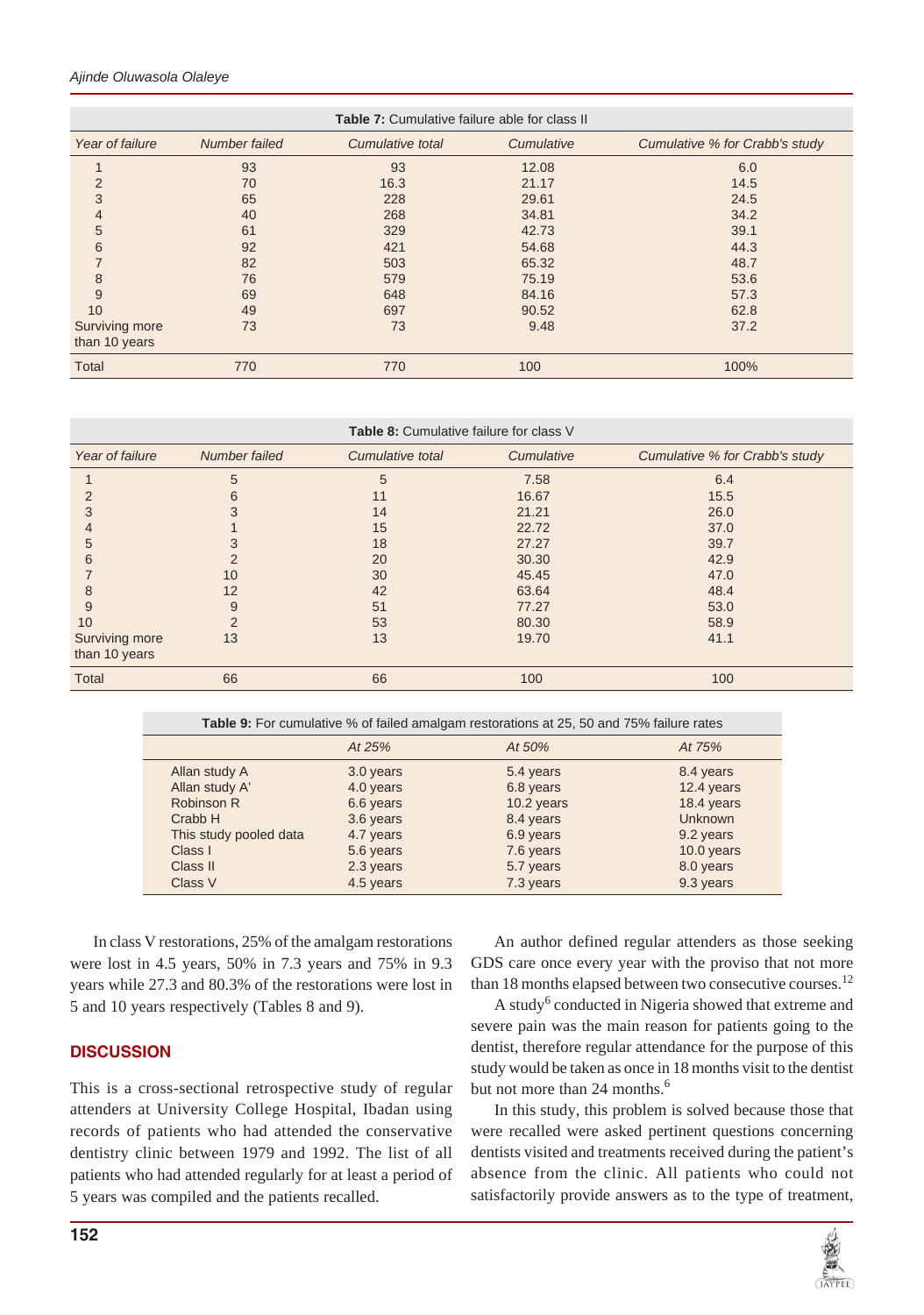when and why it was carried out were eliminated from this study.

Several studies on restorations have been carried out especially those involving multiple operators while single operators has been involved in some studies, however, it is known that there is always the problem of single operator bias.

The single operator ability bias in other studies that has been carried out was to some extent smoothed out in this study. The various operators involved in this study included clinical students of varying abilities and different dentists.

Operators in this study just as it was practised in some other studies<sup>9,10</sup> did not use rubber dam as a means of isolation in the past four decades.

Operators involved in this study did not use rubber dam throughout as is done in other survey cotton wool isolation technique during operations has been the method of isolation in the past three decades. The mode of teaching and instructions to the students has been relatively constant while most of the dentists working at the center were either previous undergraduate/postgraduate students of the school or dentists undergoing residency training program.

The use of rubber dam, however, is an aid found more useful in pediatric dental patients' management as it forces cooperation from the patient.<sup>13,14</sup>

This study showed that replacement rate of 24.13% for all the restorations was 24.31, 13.43% for class I, 42.73% for class II and 16.67% for class V while in another study<sup>15</sup> a replacement rate of 11.5 and 9.8% for class I and II respectively.

Primary caries was the most frequent reason seen in this study for placement of amalgam restorations (74.16%), however, this is much higher than those seen in other surveys<sup>8,15-17</sup> which ranged between 29 and 59%.

For the pooled data, the cumulative failure rate seems to be better within the first 6 years than that seen in Crabbs'11 study but deterioration was faster than Crabbs after 6 years.

The reason could not have been due to the operators not using rubber dams but may be due to the type of alloy used. It has been recorded that the low copper type of amalgam alloy is more predisposed to formation  $\gamma_2$  phase.<sup>18,19</sup>

However, for class II restorations, the failure rate seen in this study tallied with that of Crabb for the first 4 years before spiraling badly. This may not be unconnected with the fact that students placed more MO and DO fillings than dentist because these formed part of the prerequisites needed to qualify for their final clinical examinations.

Secondly, because of the dietary habits of the patients, especially female<sup>6</sup>, a constant and regular subjection of class II restorations to breaking of bones and hard nuts usually led to the fracture of such restorations at the isthmus.

For the pooled data of all amalgam restoration placed, the cumulative failure rate seen in this study is slightly better than the study carried out by Crabbs up till the 6th year. This is also the case with class I and V amalgam restoration. It is necessary to point out that no records were kept as to the type of amalgam alloy used in this study. It is also not impossible that as low copper  $\gamma_2$  phase amalgam alloys are becoming unfashionable or being phased out, these alloys found their way into the developing countries. They will inevitably be cheaper and because there is no direct control of the importation machinery system in the hands of experts it will be easier to import these alloys.

This study found out that 25% of the amalgam restorations failed in 4.7 years and 75% failure in 9.2 years. Crabb<sup>11</sup> in his study recast the works of Robinson<sup>9</sup> and Allan<sup>10</sup> on a cumulative failure graph and the 25 and  $75\%$ failure rate from the graph produced was found to be comparable to this study.

A, A' were used to represent the Allan study, H for Crabb's study. The median longevity or cumulative failure of amalgam restorations of this study at 50% was 7.6 years which is better than A, A' studies, that at 75% is better than the result obtained in A study only while 25% failure rate is better than A, A' and H studies.

No other study had compared the cumulative percentage failure rate at 25, 50 and 75% for each class of amalgam restorations. In this study, it was found out that the cumulative failure rate at 25% for class I, II and V were 5.6, 2.3 and 4.5 years respectively. The cumulative percentage of failure at 50% for I, II and V were 7.6, 5.7 and 7.3 years respectively while that at 75% for class I, II and V were 10, 8, 9.3 years respectively.

The fact that class I restoration have a median longevity that is more than the other classes in spite of the dietary habits in this environment could contained within the four cavity walls whereas class II restorations would easily fracture at the isthmus under the same kind of occlusal load.

Evaluation of the success of treatment is directly related to the age of the amalgam restoration needing replacement. There is a big variation or different in clinical judgment by operator with regards to with presents a failed amalgam restoration and most of the variation in replacement rates could be explained by factors unique to an individual dentist (for example personality variables, treatment preference, economics or attitude toward patients).

There is variation to the rate and survival time reported by various authors either in clinical, longitudinal retrospective or cross-sectional studies. The failure rate at the end of 5 and 10 years varied between 16% and 60% and 42% and 80% respectively. Although a study reported 14% failure rate at the end of 4 years $8$  while another one